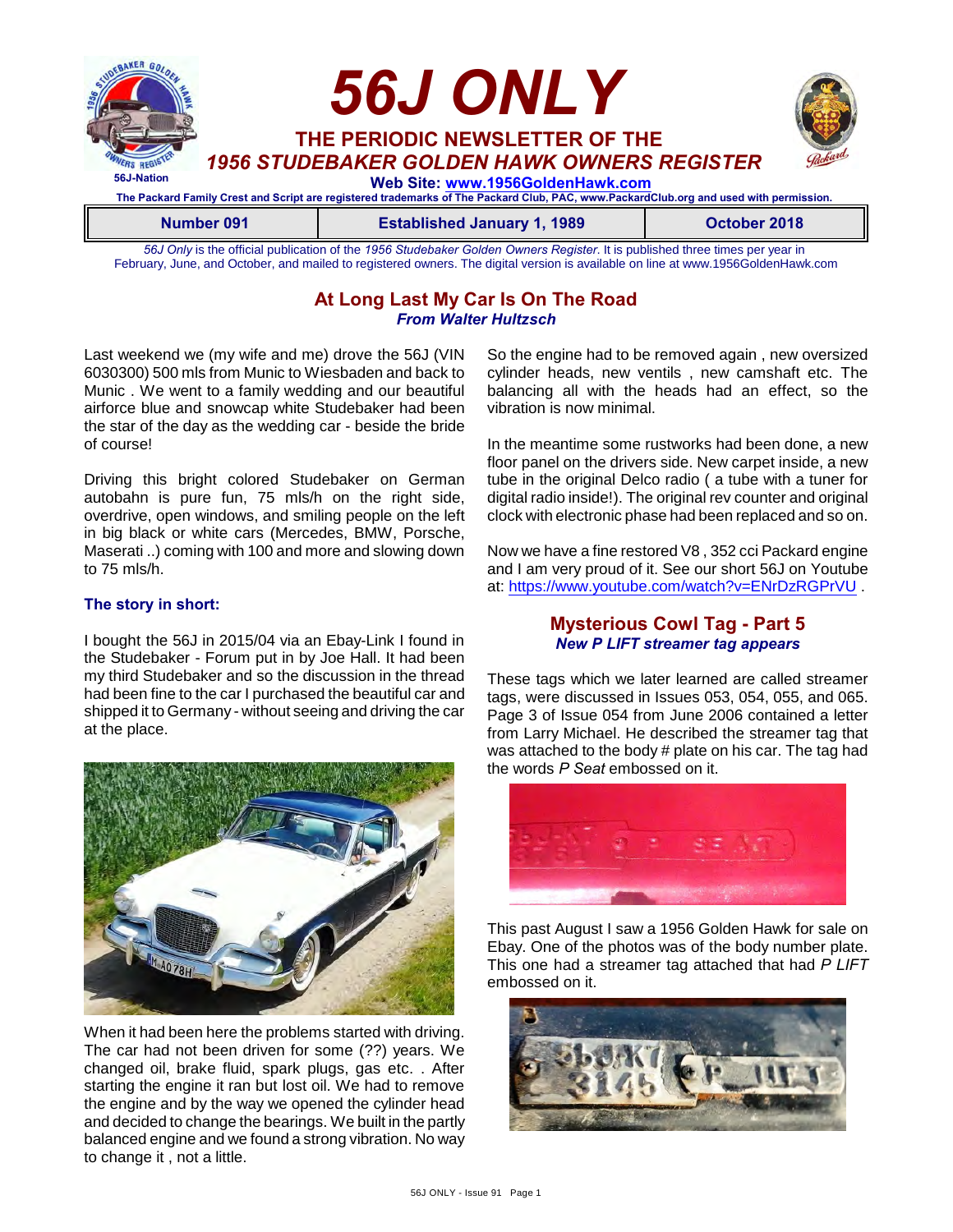Checking my records, I found that this car was last registered with us by the late John Brooks who back then, had a web site at [www.studebakerfarm.com](http://www.studebakerfarm.com.). John passed away on May 1, 2016.

I had never seen this streamer tag before, so I checked the production order which showed Power Windows among the option list. I decided this *P LIFT* tag identified the car with electric windows.

I checked with Mark James whose car also had the electric windows option, but the photo he sent did not show a streamer tag.

Looking over the production orders, I found that Larry's car had the power seat, but did not have power windows. John's car had power windows, but did not have a power seat. Mark's car on the other hand, had both power seat and power windows.

Sixty-six cars were built with power seat, but not power windows. Through the years, 12 of those were registered with us at one time or another, with 5, counting Larry's car, still on our active registered list. Only 2 of the other 4 responded when I wrote to them. Joe Thompson said his car had the *P SEAT* streamer tag. Yngvar Stenersen of Norway said his did not. Yngvar's car, without the tag, was originally an export with *Bayrouth Lebanon* listed in the Destination field of the production order. Apparently *Beyrouth* is a French spelling of *Beirut*.

Joe sent a photo of the body plate and streamer tag which showed a different arrangement.



A total of 488 cars were built with power windows, but not the power seat. 32 of those were registered at one time or another. Ten, counting John's car, were still on our active register. I wrote to the other nine owners and received responses from 6 of them. Tony Shank's car was the only other one that had the *P LIFT* streamer tag. None of the other cars had the streamer tag.

Originally, I thought, maybe the streamer tag was attached if the car had only one of the two options, but not both. However, even with our very small sampling, that does not appear to be the case.

There doesn't seem to be any consistency for which cars received a streamer tag. It doesn't seem to matter if the cars were built in South Bend or Vernon, domestic or foreign.

There may be some documentation buried in the bowels of the *Studebaker National Museum Archives*, but for now, this cowl tag discovery will remain a mystery.

## **Lost And Found** *By Frank Ambrogio*

Tracking the remaining 1956 Golden Hawks often times requires a bit of sleuthing on my part. When cars change owners, I'm not always informed of the change. Unless the new owner registers the car with us, I erroneously continue showing the car as owned by the previous owner.

Some times an owner passes away, and the spouse or other family member may or may not let me know. Often the car is then sold and I no longer know its whereabouts. The only way I can keep current is if the new owner signs up for our Register.

Bob Aiken of Vernon British Columbia registered 6031194 in 2002. Over the next eight years, he called me several times and he sent me several photos of the car. He passed away in July 2010. I tried writing to his wife Ruth several years later, but I did not receive a reply, and I lost track of the car.



**This is a photo Bob sent to me in August 2003**

Last May, I made another attempt to find the car. I exchange newsletters with Mark Carson who is the editor of the Coastal Chapter's Studebaker Packard Post. Since Mark lives in BC, I thought he might have known Bob.

Mark replied: *Hi Frank I don't know the fellow but I am forwarding this to a couple of people in the BC Interior Chapter to see if they remember him.*

A few days later, Mark forwarded a message he received from Don Parker:

*Followed the 56 GH to Nanaimo, BC.*

*Apparently Steven Aiken ( Bob's son ) took the car to Nanaimo, BC. - Don Parker*

Don included an Email address for Stephen, so I contacted him. He replied that same day:

*Yes I have the car, parked in my garage. I have always wanted to get it back on the road, but I grew up with seatbelts and so only start it up now and then. My son Patrick will be taking custody when he buys a house as he is a mechanic and worked on a few of Dads' cars*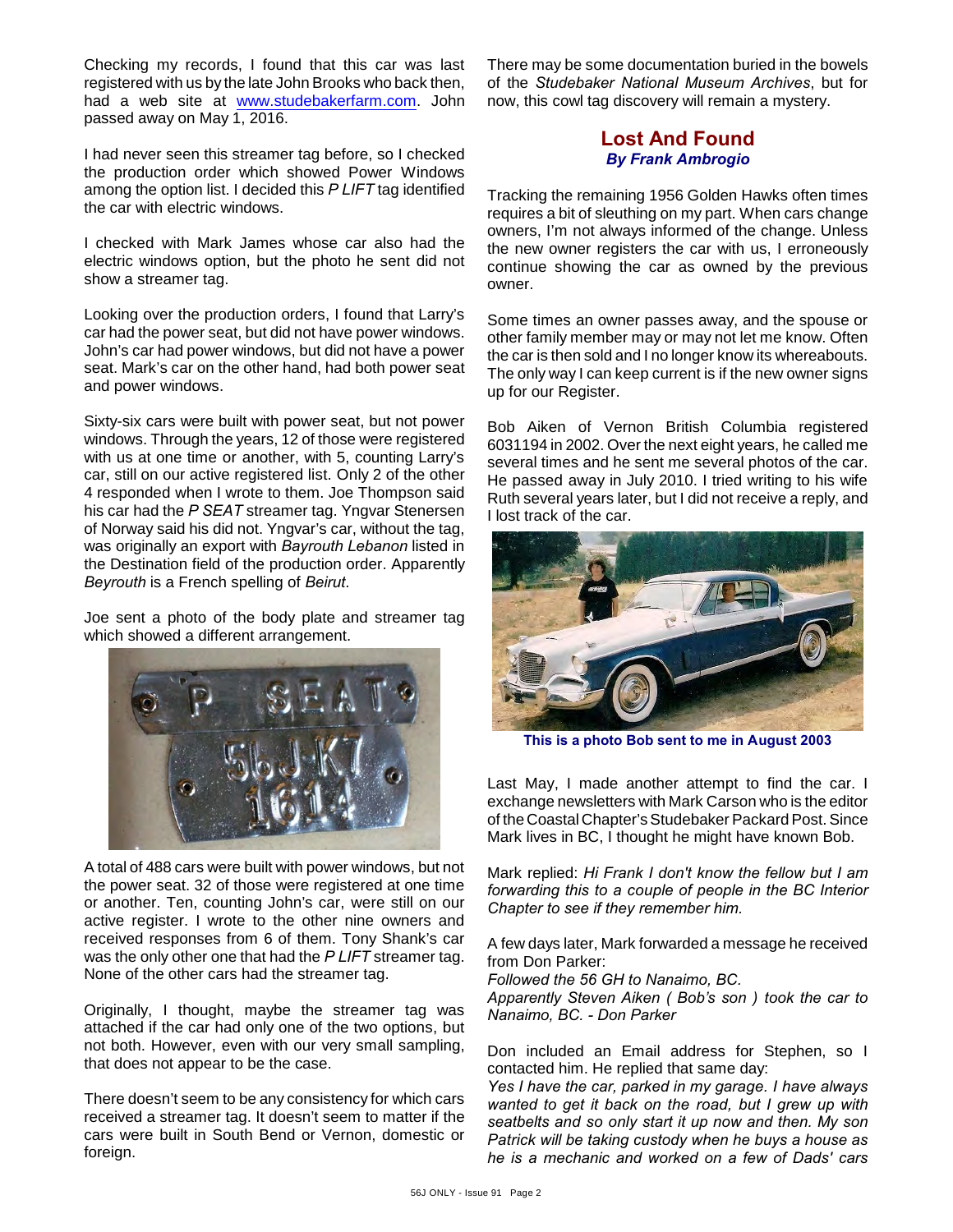*including this one. If you know how to install seatbelts (or someone who does) please pass on my email, I would love to drive it to a few shows in respect for the work Dad put into this car. Please keep in touch. Stephen*

So after an absence of 8 years, 6031194 is back in the fold.

**Another car** was reported as being in a Mecum auctioned this past May in Indiana. I wrote to Mecum asking if I could get the serial # of the car and gave a brief story about our Register. A lady named Heidi Nidy wrote back stating that she could not give out any personal information about either the buyer or seller. She did volunteer that the serial number began with 603.



I wrote back asking for the last four digits of the serial since I didn't feel that would involve any privacy issues. She replied, *"I'm sorry Frank but that is not something I can share with you."* I'm not sure why the Serial # would have to remain a secret, but I just had to live with it.

Then I stumbled upon a discussion about this car on the *SDC Forum*. I found that Joe Hall once owned the car and did some nice work on it to make it a good driver that was also presentable to show. Stephen Peterson bought it from Joe. Thanks to the Forum members, I found that 6031195 was sold, but I don't know the name of the new owner.

*Did you happen to notice, the Bob Aiken car and the Stephen Peterson car have consecutive serial numbers?*

#### **Going West In a Model T Ford** *By Jim Burdick*



My Studebaker is in Ashland OH with our son. It's as beautiful as ever. He has a wonderful storage area to show it off, along with several other collectibles he has.

Enclosed is a copy of my book, "Going West In A Model T Ford". Car guys, and women too, will love it. My wife's grandfather had two brothers who made the trip in 1919. What an adventure! You'll get a glimpse of

history and what it was like to take a road trip 100 years ago in the U.S.A.

It's available on Amazon.com. The papgeback is \$7.95, and the Kindle edition is \$4.99. By the way, both are 5 star rated. The feedback has been great. Amazon.com books will bring it up on your computer.

#### *Note: I wrote to Jim after I read the book, asking how he was able to get it published. Here is his reply:*

I'm glad you enjoyed the book. "car guys and gals" find it very entertaining.

When I try to describe it in a few words, I just say "what an adventure". Isn't it just like two young guys early in their journey to get in a race with a fancy dressed driver of a big expensive car.

Yes, I used an on line publishing company, called, Create Space. It's an Amazon Company. I had to self publish it, and I get royalties. I don't know yet if I'll break even on my expenses, but I don't care. I enjoyed doing it and love hearing from readers. So far it's been good. I would upload my script to them, and they did the layout, etc. It's hard to believe but they were able to take those old pictures and use them for the cover. I was really glad for that.

**Mail Bonding**



*Letters From Our Readers.* **(Edited as required.)**

## **Gus Daub June 10, 2018**

I don't know if Tom Alyward told you or not, but he and I and Mark James, with 4 other Studebakers besides the 56J, all were awarded AACA Grand National firsts or senior firsts at the AACA Grand National meet in Greensburg, PA.

I finally met Mark and he was gracious enough to give me an autographed copy of his book, really stunning photography.

#### **Yvon Beaudry July 14, 2018**

Here is one of many photos sent beYvon who is making real progress on his restoration.

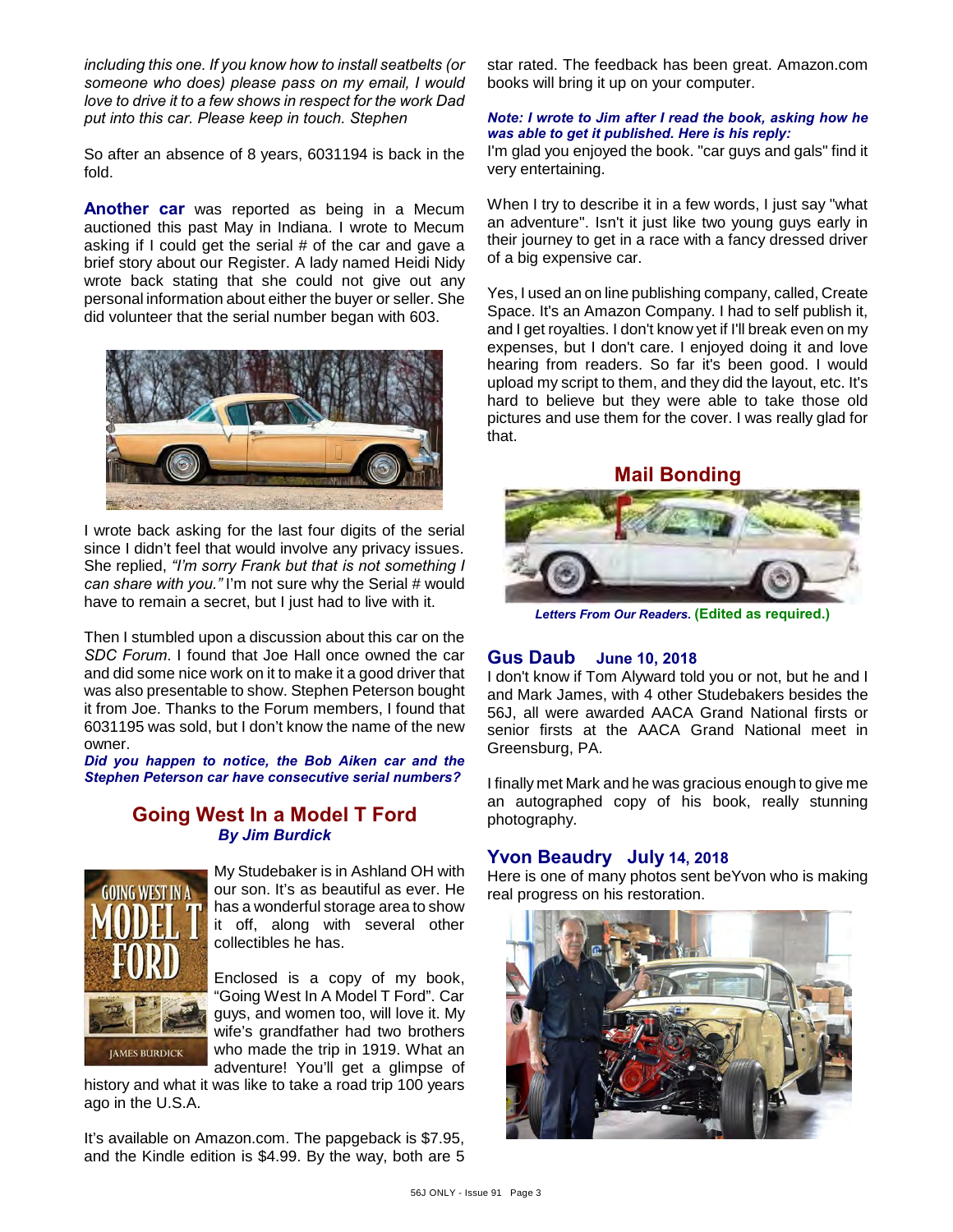## **Tom Curtis July 15, 2018**



The 1956 Golden Hawk red engine spray paint is now available from *Studebaker International*.

The story is funny. I worked on the color with about 5 different members before we got the color right.

I filled 12 spray cans, used 3, and gave the other 9 to Ed

Reynolds at the Michiana May Meet! He knows how to reorder more! **(NOTE: From Jim Lime of** *Studebaker International***, "We do have a few cans in stock and have more available to us, and they are \$13.75 each.)**

#### **Tony Shank August 28, 2018**

Let me start by thanking you for what you do. This 56 is special to me on a deeper level then just another classic. I am 53 years old and lost count at 300 on how many corvettes and muscle cars I have had over the years. When I was in high school in 81 and 82 I worked at Frank Shank's Sunoco, in Broomall PA. Same last name but no relationship. Frank was a Studebaker expert and the shop was always packed with Studes.

My job was to pump gas and pull cars into the bays and pull wheels. One day the mechanics egged me on to drive a 56 Golden Hawk, which was clearly forbidden by Frank as I was only 16. Well, I did drive the car and by the time I got back to the shop Frank was there and he was furious that I took a customers car on the road. All I remember him yelling for hours at me for driving that car, while Stan and Mark (the mechanics) just laughed. I have told that story a dozen times in my life, usually after a few beers at Carlisle or Hershey.

My son now has followed in my path and has a small shop selling classic cars. I help him by finding cars. I was playing golf in an association for food growers in New Jersey when I found the Golden Hawk again. All the pieces fit that this was the car.

I have been out of NCRS judging for Corvettes since the 90's, and have not missed it. I do want to take this car and compete for an AACA Senior. That is where I could use some help.

I have the talent to do anything and have my own private shop at my house. As you know the devil is on the details, and any advice would be very much appreciated. The car is fantastic and has excellent paper work back to 1979 when the car has 33k miles on it and the car now has 38400. The body is completely rust free, but I can see the roof and some of the panels have been repainted.

The first thing I have to order is the correct tires. Can you advise me on the best match tire to original that I can buy?

I will take a batch of photos in 2 weeks when I return from vacation and send them over. Take a look at this card I found in all the paper work. It was in papers from 1979 and 1980.

#### **Ed Capozzi September 12, 2018**

Frank, I really enjoyed the Jet Streak Engine story....and with your photos, the letter from Studebaker, and all the other tech info, I think re-submitting the story to the powers-that-be at Turning Wheels would be a good idea!

Certainly, as you say, very few Studebaker fans have heard about this, and a TW article about that 'almost' engine would, I believe, find hundreds of interested readers.

One remembrance I have of my old 56J is that it liked to go through clutches....I replaced two of them while I owned the car.....(there must have been something wrong with that car, because I'M CERTAIN my driving habits had nothing to do with it !!!!)

I remember going to my local auto parts store with that big Packard clutch assembly thinking that I may have a problem getting a replacement.....The parts counter man looked at it and told me "No problem!..That's an 11" Ford truck clutch!"....and he was CORRECT!

## **Here We Grow Again**

*If you move, please remember me when you send your change of address information.*

| 677 Nick Hanson                | SN 6030820*                                                                |
|--------------------------------|----------------------------------------------------------------------------|
| Andover MN                     | Prev Owner Virgil Marple                                                   |
| 678 Stephen Aiken              | SN 6031194                                                                 |
| Nanaimo BC                     | Prev Owner Bob Aiken                                                       |
| 679 Craig Jones                | SN 6030295                                                                 |
| <b>Brighton MO</b>             | Prev Owner Robert Lowry                                                    |
| 680 Maurice Jove<br>Atlanta GA | SN 6800125 6800385<br>Prev Owner Elaine Kordyban<br>Prev Owner Joe Hematto |

681 Warren Fahrenfeld Sn 6032919 Little Falls NJ Prev Owner Jim Green

\* = New SN (Not previously registered or reported) *NOTICE: In lieu of dues, and to help keep my records correct, registration forms are mailed to owners who haven't been heard from for four years. If you receive one, complete and mail it at once or you will be dropped from the mailing list.*

#### **The** *"J"* **Account** *1956 Golden Hawks Registered/Reported/Scrapped*

| 242  | <b>Registered Owners</b>              |
|------|---------------------------------------|
| -310 | Cars Registered (includes parts cars) |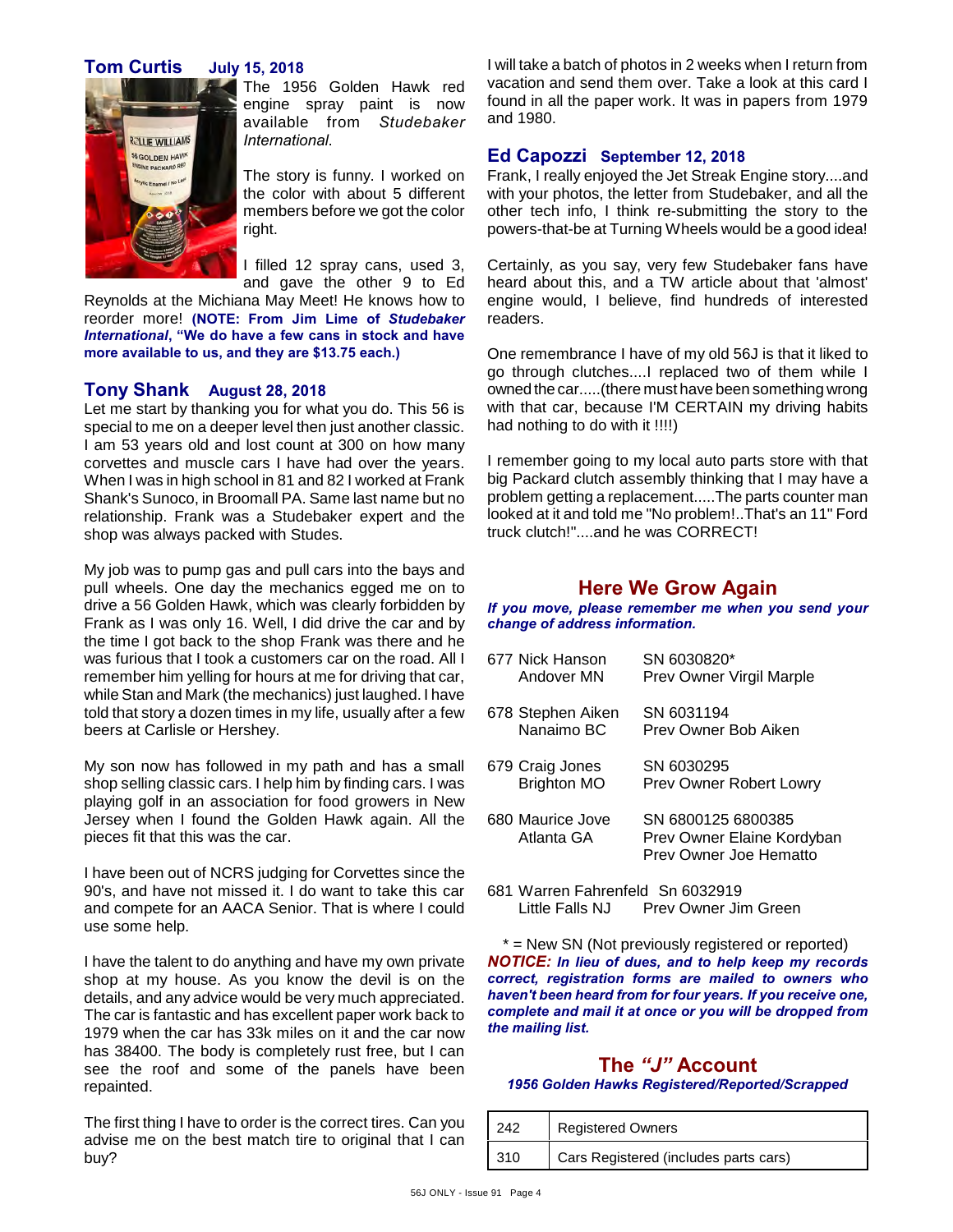| 325                                                                                                       | *Cars Reported But Not Registered by Owner |  |
|-----------------------------------------------------------------------------------------------------------|--------------------------------------------|--|
| 635                                                                                                       | <b>Total Cars Registered plus Reported</b> |  |
| 46 Additional Cars Reported as Scrapped                                                                   |                                            |  |
| * Includes cars previously registered but dropped<br>afterwards, due to 4 year non-response by the owner. |                                            |  |

# **Administrative "Assistance"**

**Special notes and recurring items.**

°**EMAIL CLUTTER**: **I easily get 100s of messages a day, most of which are useless and interfere with the more important items. Please do not send forwarded mail to me. I just can't read it all. This includes anything not 56J related, especially jokes, E-cards, political and religious messages. Believe me, if you send it, I'll get it from 10 others also. Far too much aggravation for me!!!**

**Studebaker Drivers Club (SDC):** Although we are not officially connected with SDC, they have always been in our corner. I am a life member and would urge every 56J owner to join. It is a great organization and at least two of its Presidents have owned a 56J.

°**56JONLY Message Forum** Started by owner Scott Reid in July, 2002 for owners and fans to exchange information. Click on *56JONLY Message Forum* on our home page. **NOTICE:** *If you want to contact me to include something in the newsletter, you must send it to me directly. You can do so through the 56SGHOR web site. NEVER write me at the Yahoo address.*

°**56J ONLY, Electronic Version** of the newsletter is in color, and undamaged in transit. If you would like to receive it electronically, *and save me a buck*, let me know and send me your Email address. I will send you a notice when the latest version is posted on the web site. You can read it, download it, and/or print it at your leisure. If you are not able to view it on the web site, let me know and I'll send it as an attachment. Anyone with an Email address on file with me, will automatically receive the newsletter electronically. **Let me know if you prefer to receive it by mail**. The mangling, ripping, and stains are free.

# *Want Ads*

Due to the dramatic increase in printing costs, Want ads are no longer printed in the newsletter. Want Ads are posted on our web site at:

[www.1956GoldenHawk.com](http://www.1956GoldenHawk.com) (Click on Want Ads)

Also check out our sister site at:

[www.StudebakerVendors.com](http://www.StudebakerVendors.com) With links to over 150 vendors doing business on-line. If you don't know how to access the Internet *ask one of your grand kids for help!*

#### **New Ads Since the last issue:**

**For sale**- 1956 Golden Hawk, I have been the primary driver since 1959. Cambridge Gray and Snow Cap White, 327 adapted to the original T-85 overdrive, power steering, windows, seat, factory seat belts, backup lights, tinted glass, radio, heater, windshield washer, had power brakes removed but have all parts. NOS 3.73 Twin-Traction (have original 3.92). Maintained driver, never restored. 6031427 reluctantly offered at \$15K, 336-724-9298 NC (08-2018)

#### **56J Club Items** *All Proceeds Help Maintain the Register Some Items are free to view or download on our web site or can also be ordered on-line*

#### **Complete Package Flash Drive**.

1956 GH Restorers Guide Video plus 1956 GH Parts Catalog, 1956 GH Authenticity Guide (New version), 1956 Owners Manual, 1956 Accessories Catalog, Borg Warner Overdrive Manual, 1955-58 Chassis Parts Manual, 1953-58 Body Parts



Manual, 1956-57 Shop Manual, 1958 Shop Manual Supplement, *56J Only* Newsletter back issues, 1956 GH Production Orders. \$25.00

#### **1956 Studebaker Passenger Car Manuals**

**on Disc.** 1956 GH Parts Catalog, 1956 GH Authenticity Guide (New version), 1956 Owners Manual, 1956 Accessories Catalog, Overdrive Manual, 1955-58 Chassis Parts Manual, 1953-58 Body Parts Manual, 1956- 57 Shop Manual, 1958 Shop Manual Supplement, *56J Only* Newsletter back



issues, 1956 GH Production Orders. *(Same as the Flash Drive, without the Restorers Guide Video.)*

## **1956 Golden Hawk Restorers Guide on DVD**

Contains a video version of the Authenticity Guide with many new items discussed. *( Video is Included on the Flash Drive)* **\$20.00**



\$60.00

1956 **STUDEBAKER** 

\$30.00

**GOLDEN HAWK** AUTHENTICITY  $GUIDE$ 

**1956 Studebaker Golden Hawk Parts Catalog.** Printed version, 320 pages. Includes specifications, part numbers, illustrations, indexes, utility items, and accessory codes, and a list of service bulletins. Formatted just like the regular Studebaker Parts Catalogs (add \$25.00 foreign S/H).

**1956 Studebaker Golden Hawk Authenticity Guide.** (**Black/White only version of the new updated Guide**) Documents most of the quirks with B/W photos and all decals shown. Divided into sections covering the engine, exterior, interior, trunk, paint and accessories (add \$16.00 foreign S/H)

#### **Decals-Tags-**

| \$3.00 |
|--------|
| \$4.00 |
| \$3.00 |
| \$1.50 |
| \$3.00 |
|        |

*Make Checks Payable to Frank Ambrogio.*

**Owners Roster** send Email or SASE (Registered owners only)